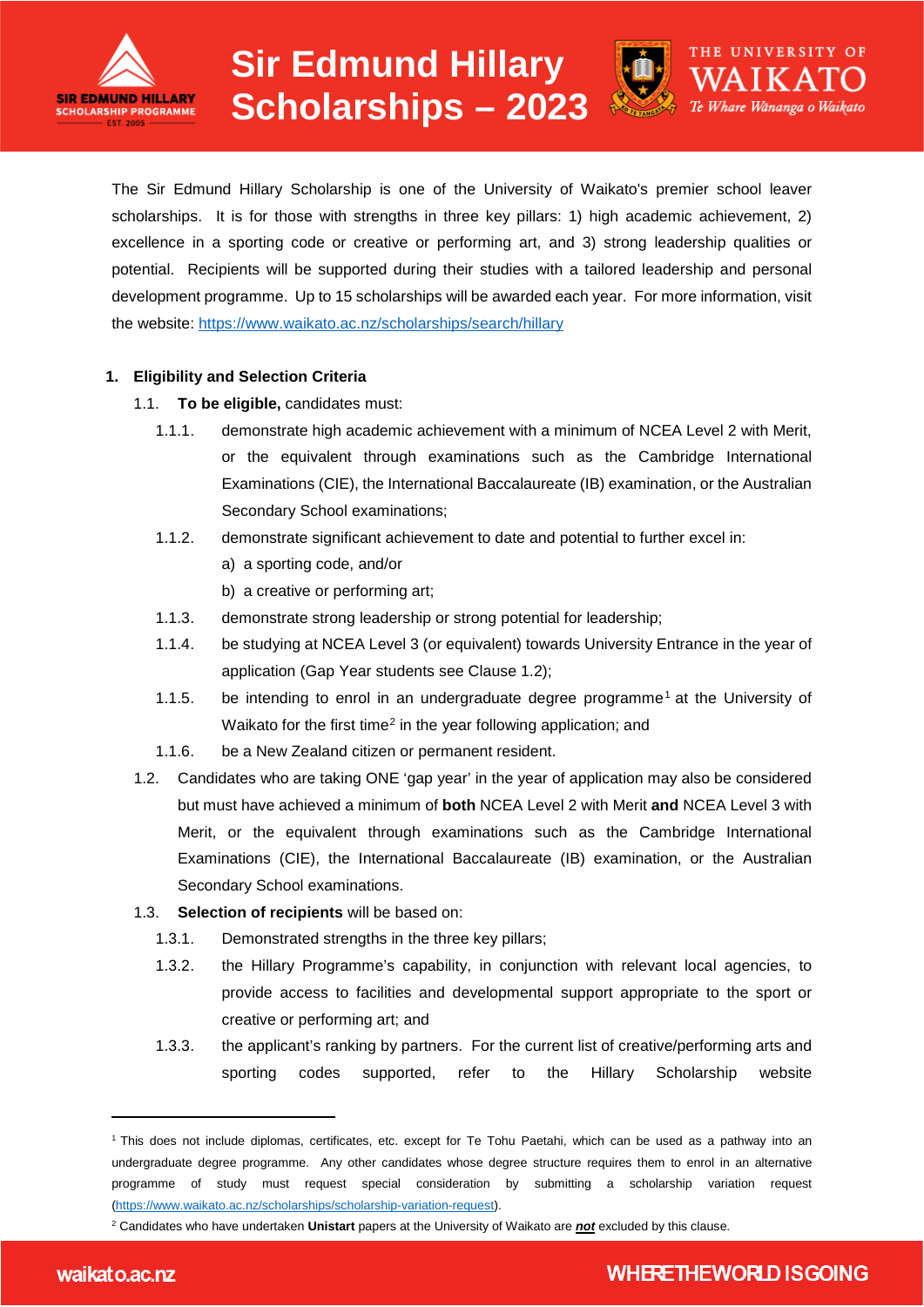[\(https://www.waikato.ac.nz/scholarships/search/hillary/partners\)](https://www.waikato.ac.nz/scholarships/search/hillary/partners). For the ranking criteria used, also refer to the website [\(https://www.waikato.ac.nz/scholarships/search/hillary/apply\)](https://www.waikato.ac.nz/scholarships/search/hillary/apply).

- 1.4. **Ongoing eligibility** and scholarship maintenance:
	- 1.4.1. candidates must, by the withdrawal deadline of A Trimester in the year following application, have gained University Entrance and admission to their undergraduate degree programme.
	- 1.4.2. See also Clause 6.

#### **2. Value**

- 2.1. The value of each Scholarship is **up to \$10,000 per annum** for the duration of the recipient's undergraduate degree programme, subject to the recipient maintaining the required level of performance (refer to Clause 6) and number of points enrolled (see Appendix 1).
	- 2.1.1. **In Year One:** If a recipient is **not eligible for Fees-Free** under the NZ Government's Fees-Free Tertiary Education Policy, then the Scholarship will first be credited to the recipient's University tuition fees. The remainder may then be credited towards accommodation fees in the University's Halls of Residence *OR* paid directly to the recipient after the withdrawal deadline for C Trimester.
	- 2.1.2. **In Year One:** If a recipient **is eligible for Fees-Free** under the NZ Government's Fees-Free Tertiary Education Policy, then the Scholarship may either be credited towards accommodation fees in the University's Halls of Residence *OR* the recipient may receive a smaller sum of up to \$5,000 which will be paid directly to the recipient in two equal instalments, the first after the withdrawal deadline for A Trimester and the second after the withdrawal deadline for B Trimester.
	- 2.1.3. **For Years Two onwards:** The Scholarship will first be credited towards the recipient's University of Waikato tuition fees, with the remainder paid directly to the recipient after the withdrawal deadline for C Trimester.
- 2.2. Some Scholarship recipients will enrol part-time as a result of their individual sporting or creative/performing art programme. In these circumstances, the annual value of their Scholarship will vary (refer to the table in Appendix 1 for further details).

## **3. Application**

- 3.1. The closing date for online applications is **31 August each year**. Incomplete applications will be deemed ineligible.
- 3.2. As part of the online application process, each candidate must submit:
	- 3.2.1. a Personal Statement (using the prescribed template) outlining:
		- a) how their achievements demonstrate alignment with the values of Sir Edmund Hillary in terms of:
			- i) excellence in a sport or creative or performing art and future performance goals (where the applicant has more than one area of excellence ensure these are clearly identified; no more than two areas of excellence may be listed);
			- ii) taking on leadership roles and actively participating in groups, organisations and/or communities; and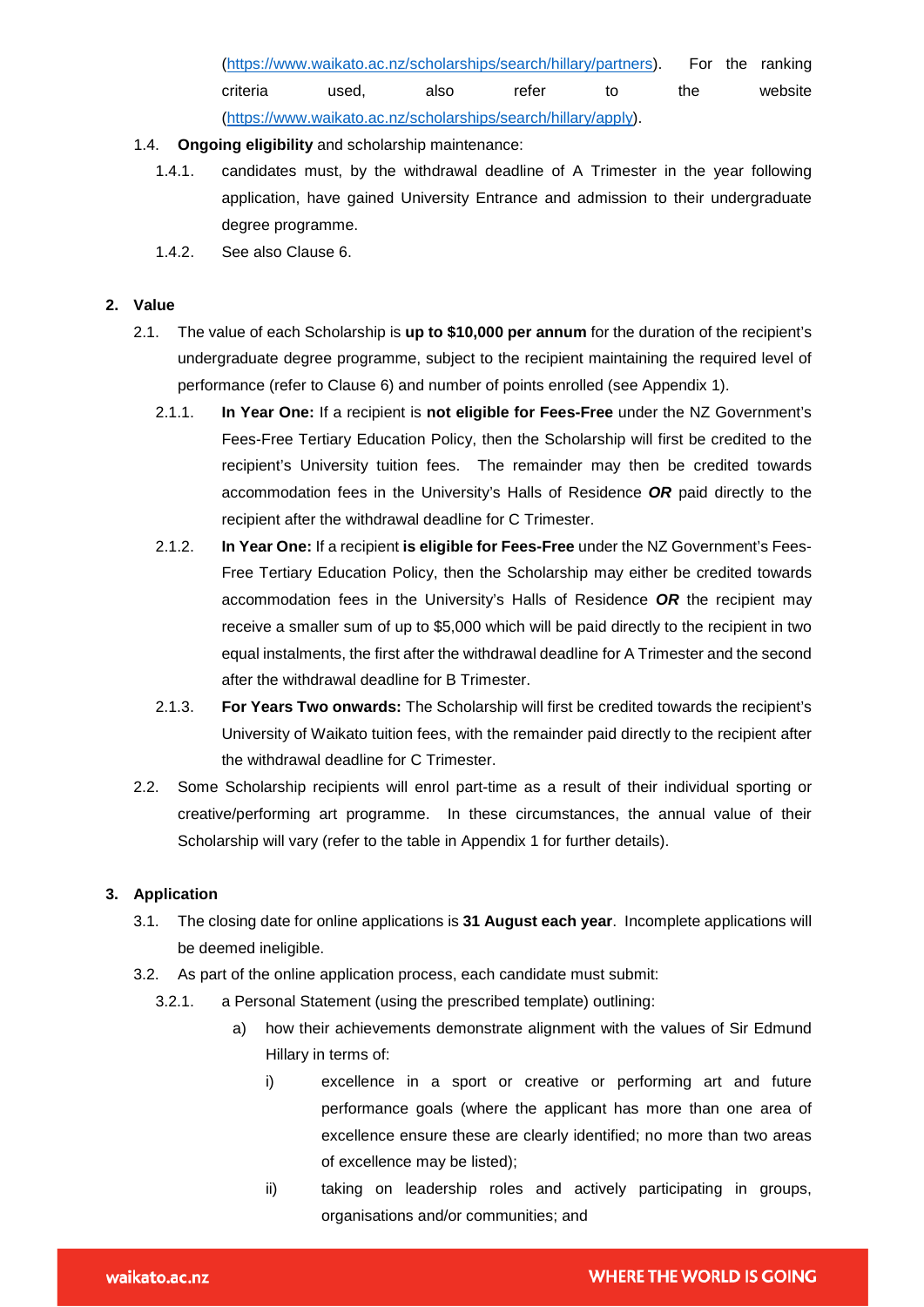- iii) striving to succeed academically; and
- b) their clear plans/aspirations/goals for the future.
- 3.2.2. a CV (maximum two A4 pages, including details of any awards and/or media coverage);
- 3.2.3. a link to a three-minute video of the applicant describing why they should be considered to be a Sir Edmund Hillary Scholar and what it would mean for them to be on the programme; and
- 3.2.4. an up-to-date copy of their NCEA School Results Summary.
- 3.2.5. **Creative and performing art applicants only.** All dance, design, Māori creative & performing arts, music, screen and media, and theatre studies applicants are required to provide accessible links to copies of creative works or recordings of performances in support of their application. Other arts applicants may choose to do so if they feel such material would be helpful to the Selection Panel.
- 3.2.6. **'Gap year' applicants only** are required to provide an additional statement (no more than one page) outlining what they accomplished in the year between secondary and tertiary study.
- 3.3. Each candidate must also request the submission of:
	- 3.3.1. an online Academic Assessment which is to be completed by the candidate's Secondary School; and
	- 3.3.2. a reference from a person or agency relevant to the sporting code(s) or creative or performing art(s) concerned, attesting to the applicant's abilities in that sport or art, potential to further excel, and leadership qualities and potential. The referee must not be an immediate member of the applicant's whānau.

#### **4. Selection Process and Panel**

- 4.1. The partners will be sent the applications for ranking (a list of the creative/performing arts and sporting codes currently supported can be found at this link: [https://www.waikato.ac.nz/scholarships/search/hillary/partners\)](https://www.waikato.ac.nz/scholarships/search/hillary/partners). The partners will:
	- 4.1.1. consider and rank the applications and may contact referees on a confidential basis for further relevant information;
	- 4.1.2. may consult with representatives of relevant sporting or creative agencies to assess the standing of any achievements listed in the applicant's portfolio; and
	- 4.1.3. may, at their discretion, require the applicant to undertake an interview or audition.
- 4.2. The Selection Panel will comprise the Chair of the Scholarships Committee (in the Chair) or nominee, the Deputy Vice-Chancellor Māori (or nominee), the Scholarships Manager (or nominee), an academic representative for sport (appointed by the Chair), an academic representative for creative performance (appointed by the Chair), and the High Performance Student Scholarship Manager.
- 4.3. The Selection Panel will consider the applications and rankings provided by the appropriate partners and determine recipients based on the Selection Criteria in Clause 1.3.
- 4.4. The Selection Panel's decisions are final and no correspondence will be entered into following the selection meeting.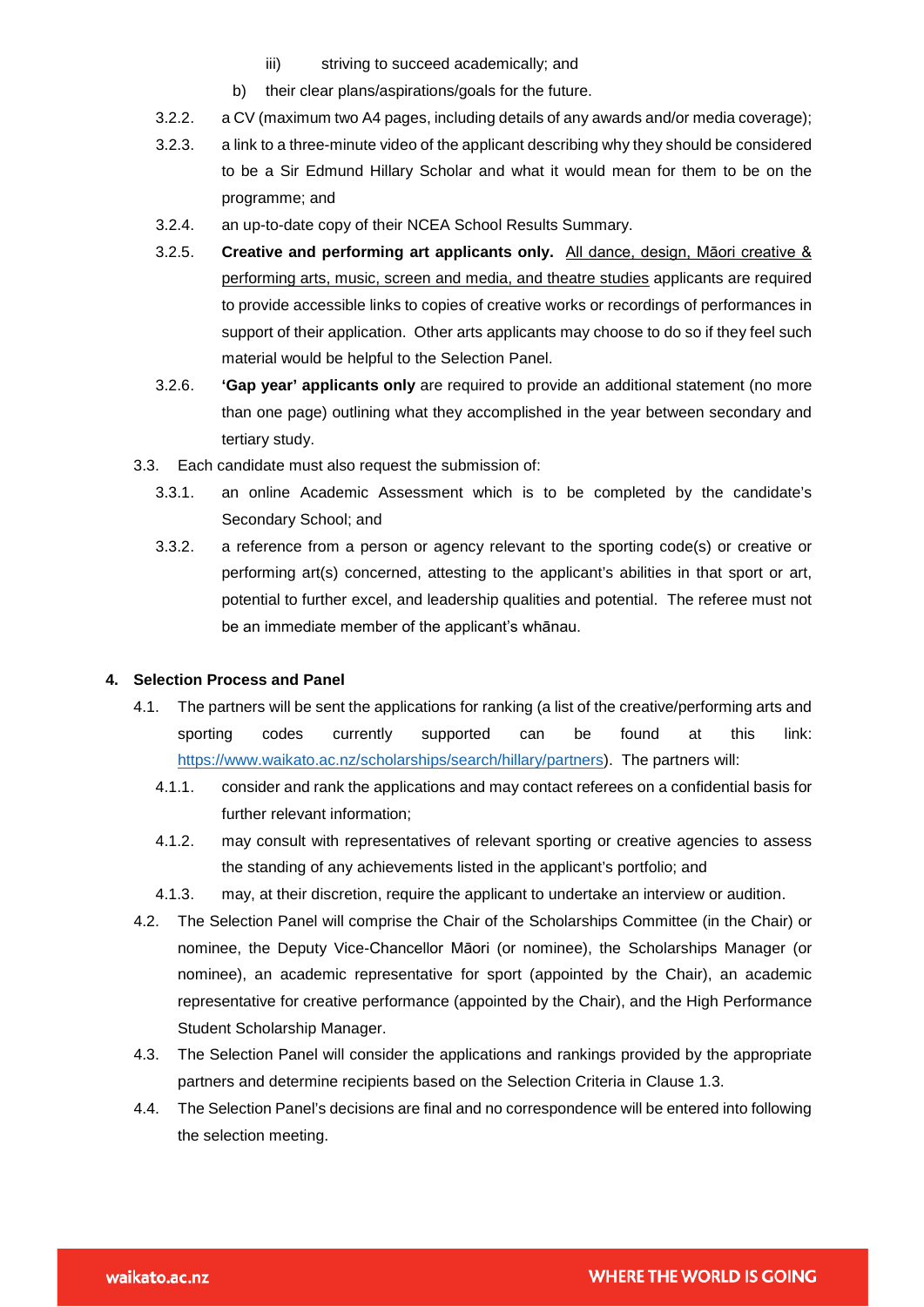## **5. Awarding**

- 5.1. Successful applicants will be advised of their offer of a Scholarship via their MyWaikato portal and must accept by the prescribed date or the offer will lapse.
- 5.2. Acceptance of the offer carries with it a commitment by the student to participate in a leadership and personal development programme provided by the University to assist the student to maximise performance in their sporting or artistic endeavour, and develop leadership skills, while maintaining academic standards.
- 5.3. In accepting the Scholarship, the recipient will be deemed to have read, understood, and accepted the conditions of the Scholarship and the [Scholarships Policy.](https://www.waikato.ac.nz/official-info/index/docs/scholarships-policy)
- 5.4. By accepting the Scholarship, the recipient agrees to participate in any publicity concerning the Scholarship arranged by the University of Waikato.

#### **6. Tenure and Continued Retention of the Scholarship**

- 6.1. The Scholarship is awarded initially for one year and must be taken up in the year for which it is awarded.
- 6.2. The continued annual tenure of the Scholarship for the consecutive period(s) of enrolment required to complete the relevant undergraduate degree programme will be conditional on the recipient:
	- 6.2.1. achieving at least a 'B+' grade average across all papers taken each year; *and*
	- 6.2.2. sustaining a level of performance in their sporting code or creative or performing art, to the satisfaction of the High Performance Student Scholarship Manager and the School of Graduate Research; *and*
	- 6.2.3. fulfilling the leadership and personal development aspects of the programme, to the satisfaction of the High Performance Student Scholarship Manager and the School of Graduate Research.
- 6.3. Through the School of Graduate Research, and in particular the High Performance Student Scholarship Manager, the University regularly monitors the students' performance, and reserves the right to impose further conditions where a student's progress, conduct or participation is unsatisfactory.

#### **7. Other Conditions**

- 7.1. Recipients who take up this scholarship are expected to complete at least four trimesters of study at the University of Waikato. Those who withdraw their enrolment before the end of this period will normally be required to pay back the full sum of monies received.
- 7.2. The Scholarship may not be held in conjunction with any other University of Waikato scholarship or any other University of Waikato funding that includes either a tuition fees credit or accommodation credit as a component. The exception is where a scholarship is for financial hardship (e.g., the D.V. Bryant Trust University of Waikato Residential Scholarship).
- 7.3. The Scholarship may be held in conjunction with any other scholarship, award or prize (e.g., the Prime Minister's Scholarship), unless the conditions of the other award preclude this. Where fees are fully or partially covered by another scholarship, recipients will be eligible to receive any unused fees entitlement from the Sir Edmund Hillary Scholarship as a cash award, noting that: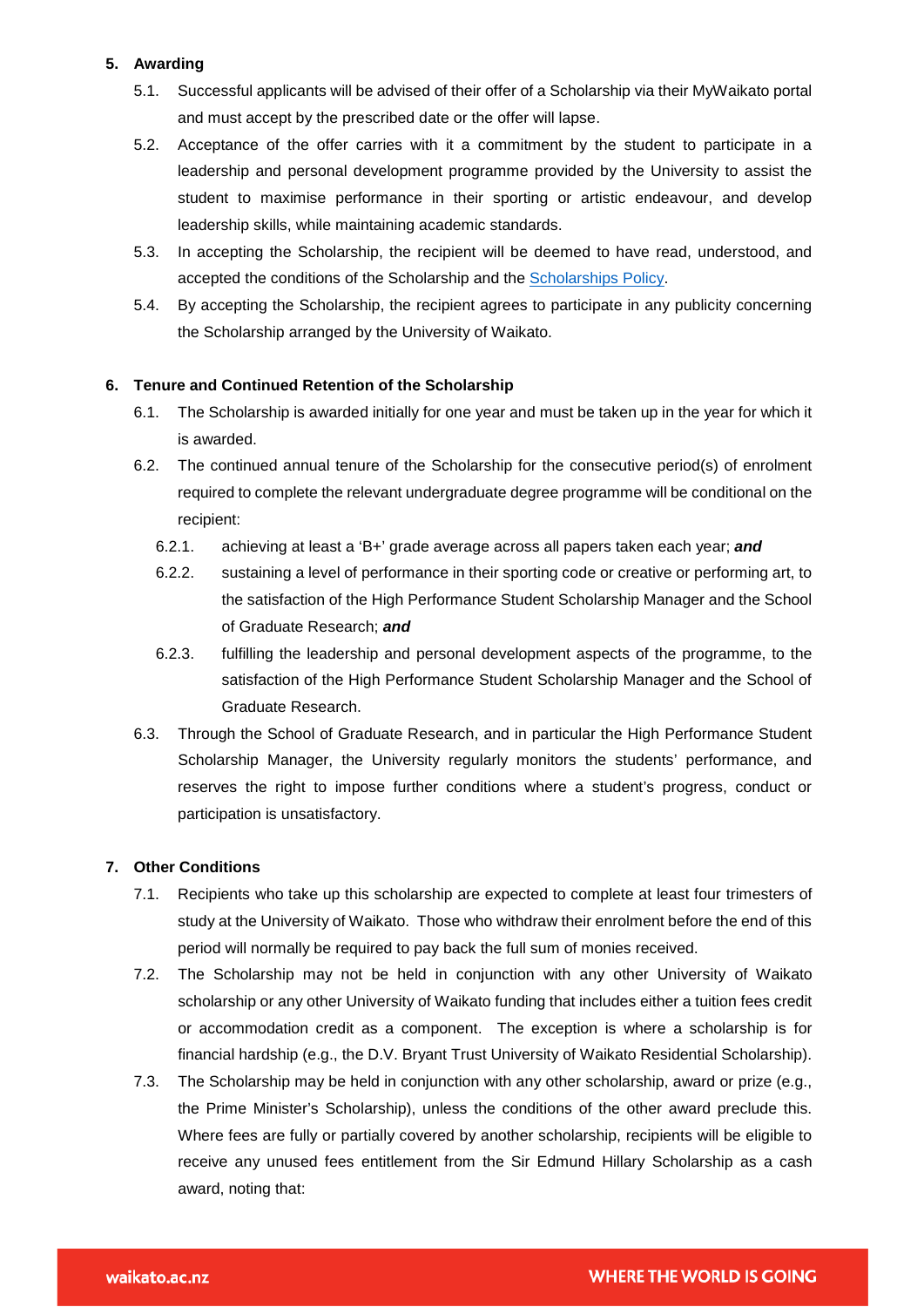- 7.3.1. The total cash which a student receives (from both any such payment and any original cash entitlement (Clause 2.1.3) combined) will be capped at half of the value of their award, and as follows: enrolled in 120 points or more  $= $5,000; 90$  points  $= $3,750; 60$ points = \$2,500; 30 points = \$1,250
- 7.3.2. This cash entitlement will be paid directly to the recipient after the withdrawal deadline for C Trimester.
- 7.4. If, during the tenure of the Scholarship, a student withdraws from any paper(s) after the University's withdrawal deadline, they will be liable for the relevant fees. In special circumstances (such as unavoidable withdrawal from study due to commitments directly associated with the student's sporting, creative or performing art endeavours consistent with the intent of the Scholarship), the Scholarships Committee may offer an exemption or waiver in respect of the provisions of these regulations if an appeal for withdrawal on compassionate grounds is unsuccessful.
- 7.5. Scholarship recipients in the sports of basketball, cricket, football, hockey, netball, rowing and rugby will play for the respective Waikato University Club, being University of Waikato Basketball Club, Hamilton Star University Cricket Club, Waikato Unicol Association Football Club, University of Waikato Hockey Club, University of Waikato Netball Club, University of Waikato Rowing Club, and University of Waikato Rugby Football Club. Under exceptional circumstances, exemptions may be granted after consultation with the relevant sports partner and the High Performance Student Scholarship Manager.
- 7.6. With regard to representative competition, it is preferred that Scholarship recipients represent their sport in the region in which they are studying; Waikato for students at the Hamilton campus or the Bay of Plenty for students studying at the Tauranga campus. However, a Hillary Scholar may, by agreement of the High Performance Student Scholarship Manager, continue to represent their 'home' (or existing) region if it is within the University's primary recruitment area, refer to Appendix 2, and if:
	- 7.6.1. the Scholar is in receipt of a Prime Minister's Scholarship; and/or
	- 7.6.2. the existing support structures available to the Scholar are such that it would be a disadvantage for the Scholar to change representative status.
- 7.7. Where approval is given for a Hillary Scholar to represent their 'home' (or existing) region, a condition of this approval will be that the Scholar will be asked to support the sport in the area in which they are studying. This will be discussed as part of the Leadership and Personal Development Programme.
- 7.8. The Scholarships Committee may terminate a Scholarship at any time, and recoup any funds disbursed, if the holder withdraws from the University of Waikato during the tenure of the Scholarship, brings the University or the Sir Edmund Hillary Scholarship Programme into disrepute<sup>[3](#page-4-0)</sup>, or is otherwise not complying with the regulations governing the Scholarship and/or the University of Waikato. The recipient of a Scholarship will have the right to appeal to the Scholarships Executive against any decision to terminate the award.
- 7.9. The Scholarships Committee has the power to amend or vary these regulations provided that there is no departure from the main purpose of the Scholarship.

<sup>—</sup>

<span id="page-4-0"></span><sup>&</sup>lt;sup>3</sup> Se[e Code of Student Conduct.](https://www.waikato.ac.nz/official-info/index/docs/code-of-student-conduct)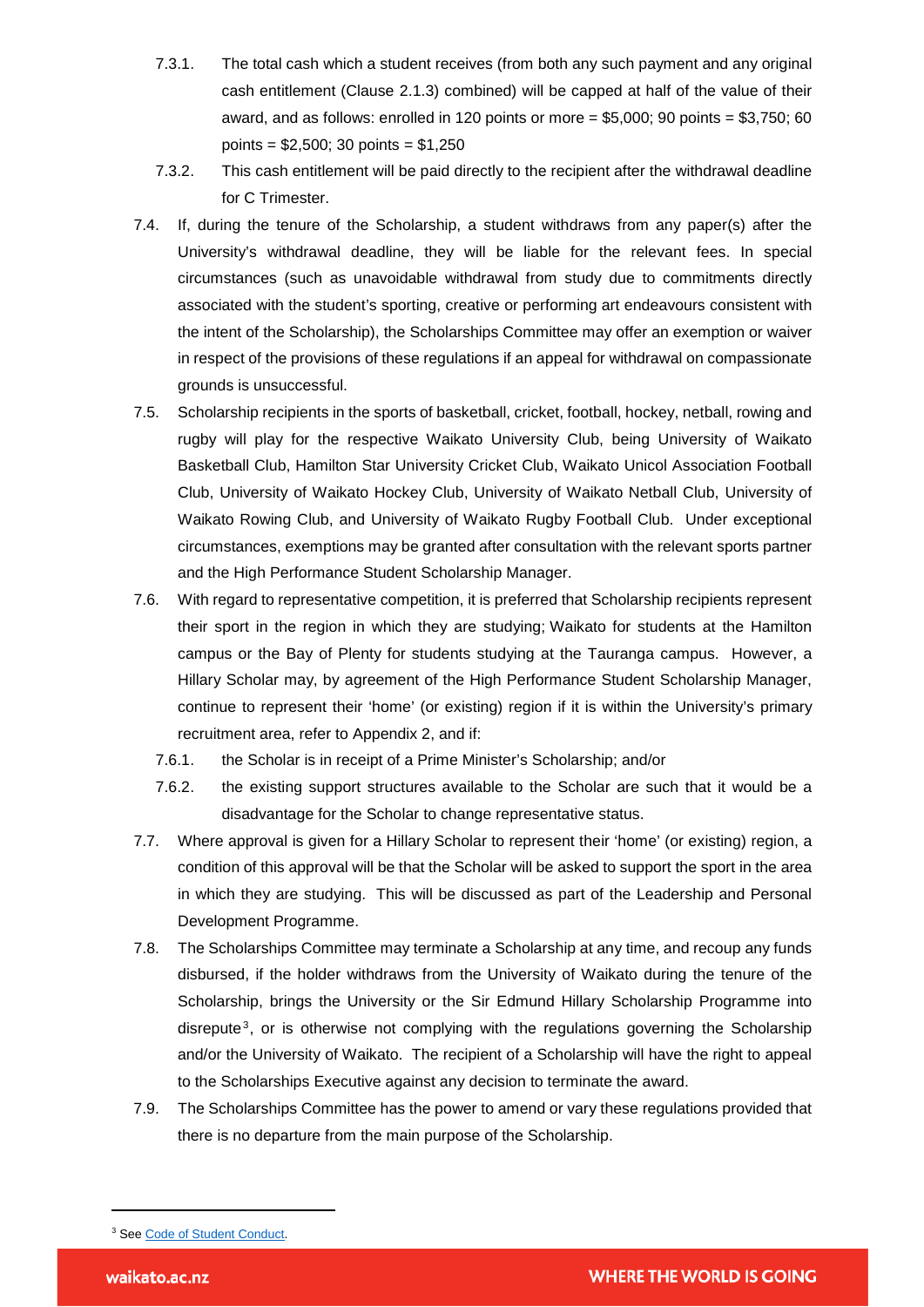| <b>Points Enrolled</b>       | <b>Scholarship Value</b> |
|------------------------------|--------------------------|
| $0 - 15$ points              | \$1,250                  |
| $16 - 30$ points             | \$2,500                  |
| $31 - 45$ points             | \$3,750                  |
| $46 - 60$ points             | \$5,000                  |
| $61 - 75$ points             | \$6,250                  |
| $76 - 90$ points             | \$7,500                  |
| $91 - 105$ points            | \$8,750                  |
| $106 - 120$ points (or more) | \$10,000                 |

# **Appendix 1: Total value of a Sir Edmund Hillary Scholarship per annum as calculated based on enrolled points**